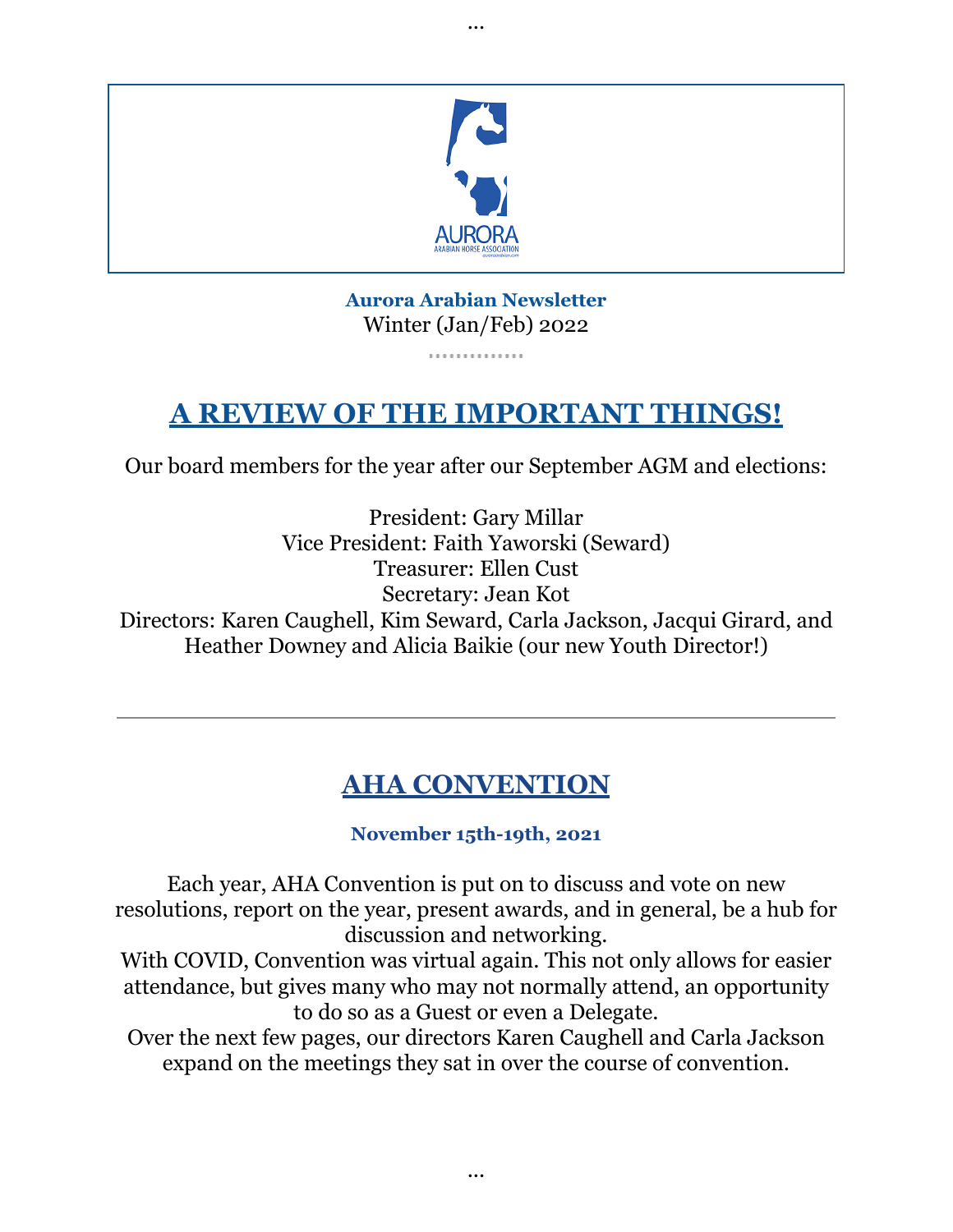#### "2021 AHA Convention

The convention theme this year is Resilience. The convention was supposed to be held in Niagara Falls, but due to ongoing covid restrictions, it was held virtually again. There were 226 registered delegates.

#### Amateur Committee

There were 149 people who attended this meeting. They talked about the 4 USEF rule changes that affect amateurs. It will allow amateurs to be paid for barn duties that will now include lunging as well as grooming and bathing. It will allow amateurs to teach the beginner riders under the supervision of a USEF professional. They can be brand ambassadors using social media activities. The other change would allow anyone under 25 years of age that had worked as a professional, to get their amateur status back after only 3 months instead of one year. This will be allowed only once per person. It was also mentioned that the Youth Commission was going to ask the BoD to make the Mid Summer show a National Championship show. The survey after the show showed that people would not attend the show if it was not a National show.

#### Awards Committee

There were 35 people at this meeting. They discussed the nominated horses for the Ambassador and Open Competition awards. They voted on Intentially Adira+/ and JAG Kalico Kid+// as the Ambassador winners and Bristol Blaze and Trade Secret  $CC+//$  as the Open Competition award winners. They discussed the issue of the sport horses blowing through the achievement levels so fast as they can enter several classes at one show and can win an award or two at one show or two shows. What is the actual cost of the awards and staff work compared to the cost of entering the program. A sub committee was formed to look into this issue and the effect of the new qualifications and how it will affect the achievement awards and earning points.

#### Board of Directors Meeting

The BoD meeting was all day Wednesday. There were 112 people that attended. The Treasurer said that AHA is currently in the best financial position since the 1990's, but they still need to be careful with the spending. They still need the local shows to occur for income from the 5-90 fees for the Judges and Stewards program. They haven't had an offer yet on the AHA building. They would like to get it sold and downsize to a smaller one. Mary Jane Brown has been named as the new Judges and Stewards Commissioner. Stan Moray will stay on as the Executive VP. PAT initiated another lawsuit for the Registry software. A court date for that is set for December of 2022. The Arabian Horse Foundation awarded \$85,000 in scholarships.

#### Breeders Sweepstakes

57 people attended this meeting. New for 2021 was adding PB and HA SHUS AAOTR Jackpot classes at Sport Horse Nationals. It is for horses 4 years and over and must be a Breeders Sweepstakes nominated horse. This was a huge success. The entry fee is \$500 (same as the other ABS Jackpot classes) and Sweepstakes will add in \$1000 per entered horse up to a maximum of \$15,000. Payout is 20% for Champion, 10% for Reserve Champion and remaining Top 10 is 8.75%. Money is paid out for all the Top 10, not the 50% rule. As of 2021, HA Yearling classes at US Nationals will no longer be Sweepstakes classes.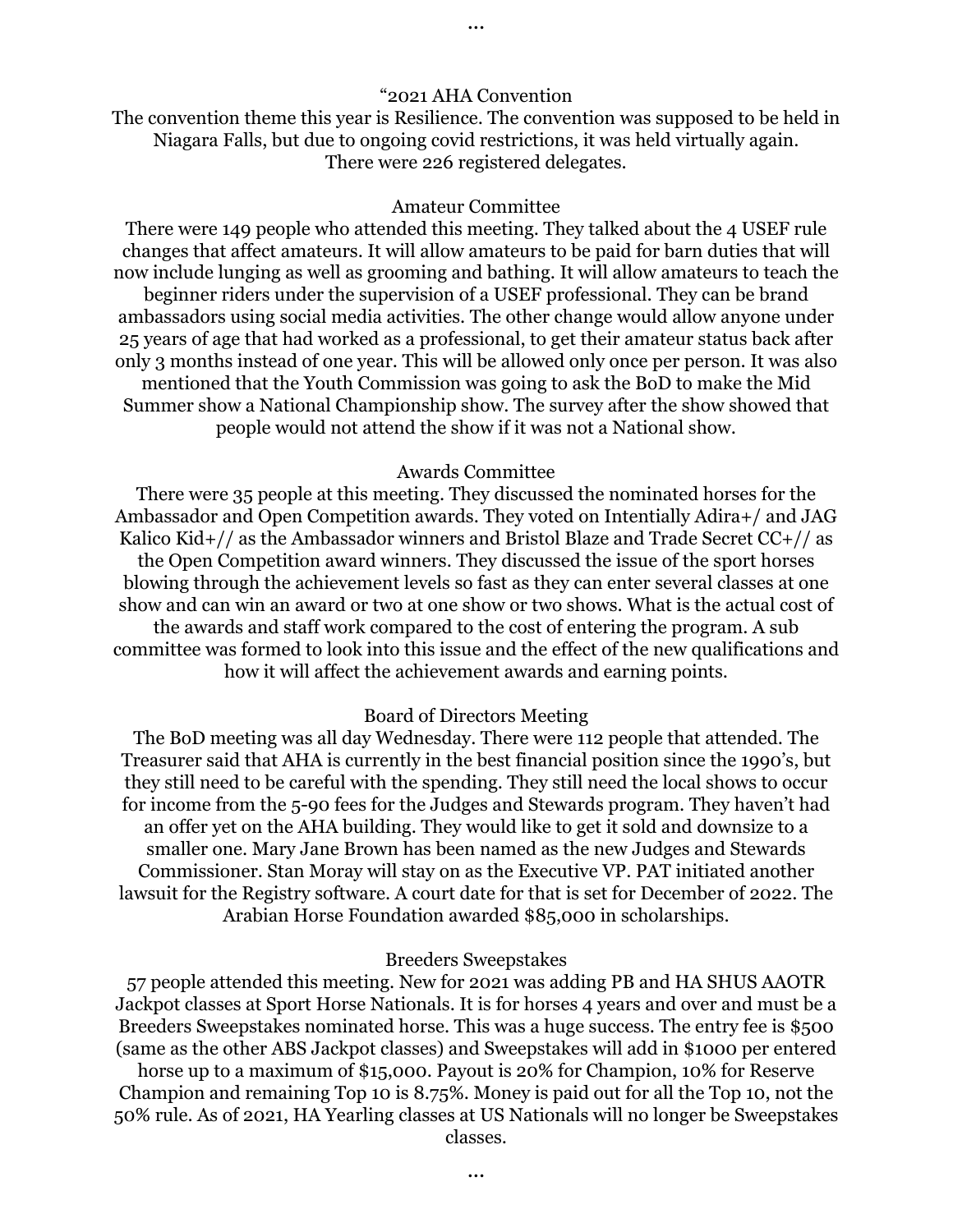...

There were 64 people who attended this meeting. They have a proposal they are going to send to the CAC about halter qualifications. They want to be moved from Category 1 to Category 2 so they can minimize the number of shows they take the horses too. The more shows they go to, the horses tend to lose their sparkle if they are shown too many times before Nationals. They also asked if a Scottsdale Championships could qualify a horse. They like showing in the Pavilion as it has an electric atmosphere that everyone enjoys. They were open to the idea of having some classes in the Ford, possibly some futurity classes. They also suggested that maybe a few performance classes (like the AEPA) could be held in the Pavilion one evening.

#### Canadian National Show Commission

75 people attended this meeting. The commission is planning on a show for 2022. It will be the 65th anniversary of the show. It is the oldest AHA National show. There is a new hotel across the street from the facility. It is a Holiday Inn Express. There are some patrons already signed up and people are interested in attending. The government rules may keep some people from crossing the border. If the BoD decides to make the Mid Summer show a National show, it WILL hurt the Canadian National show.

#### Competition Advisory Committee

This meeting had 91 people attend. They spoke about the qualification changes that will take effect Jan 2022. If you showed at a Class A show in 2021 and placed 1st-6th, you are qualified for 2022. If you did not place, you are not qualified. If you went Top 5 or better at a Regional show, you are qualified for Nationals. The participation part where you showed but did not place was not able to be tracked this year. That has been set up and is ready to go for 2022. One of the purposes of the participation change was to end the marathon days at class A shows and there is no need to hold all the classes. It was suggested to get rid of the age splits as many classes had one or two horses in them. It stays the same as before with an amateur qualifying for amateur and open classes and a professional can only qualify for open classes. Equitation riders must qualify for themselves, same as before. They said to do what works best for your area and your show.

#### Convention Planning Committee

The 2022 AHA Convention will be in person in Myrtle Beach, South Carolina Nov 9-12. The 2023 Convention will be virtual. The 2024 convention will be at the Silver Legacy Resort in Reno Nevada. It was supposed to be in Reno in 2020, but canceled due to Covid. They decided to have the Election year convention in person and every other year will be virtual.

#### Membership Committee

There are 15,259 AHA members. Last year there was 15,688 which is a 2.7% decrease from last year. Of those members, 9450 have a club affiliation and 9060 have a competition card. There are 215 clubs. 116 of those clubs sent/registered 226 delegates. 99 sent none. 49 clubs sent 1, 39 sent 2, 15 sent 3, 8 sent 4, 2 sent 5 and 1 club sent 6. National Shows Directorate 49 people attended this meeting. This is a committee that involves all four national show commissions. They discussed the number of people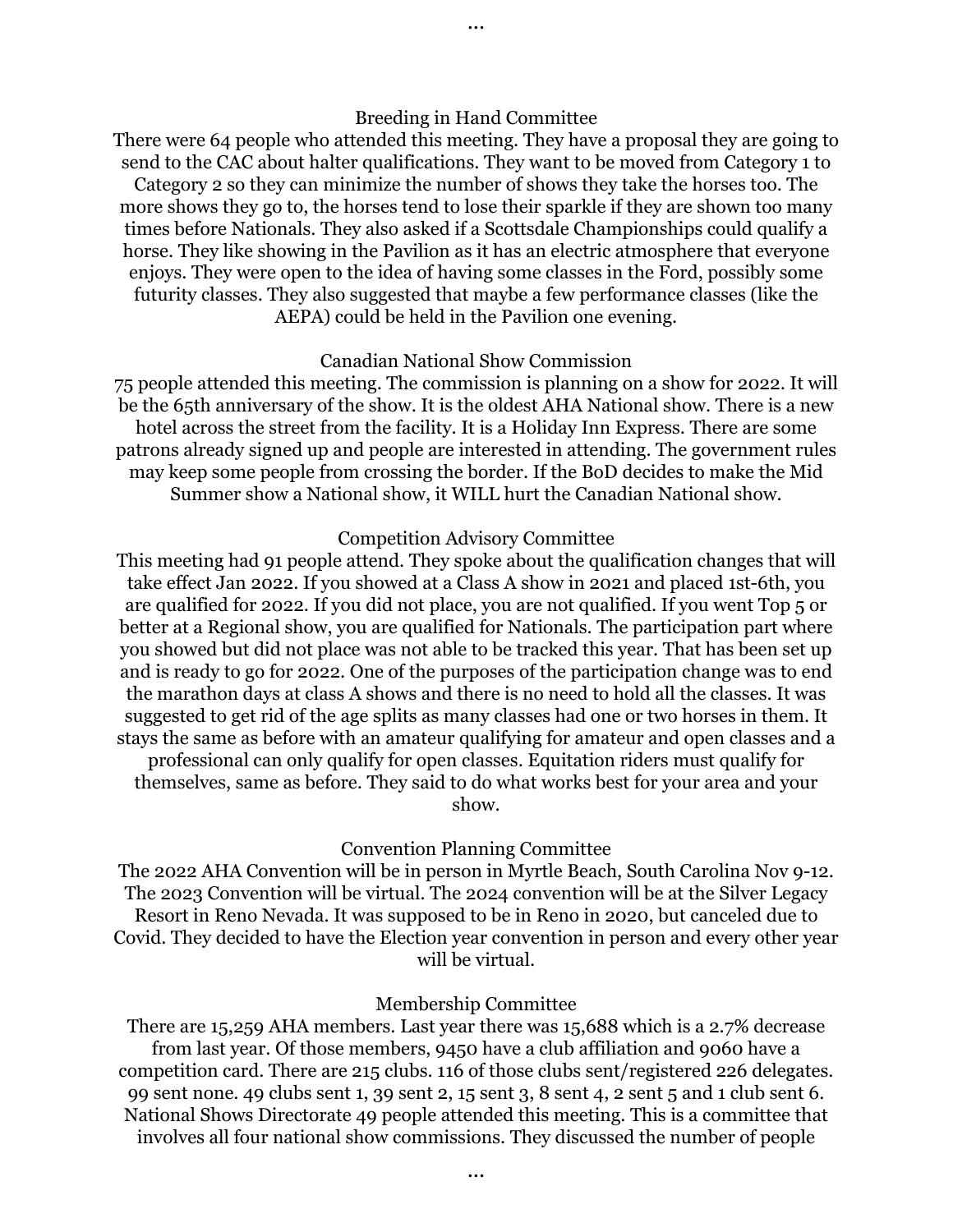allowed in photos. It was also brought up that people would bring dogs in the arena as well. It is already a USEF rule that no dogs are allowed in the arena. AHA will have to put something in the Omnibus and post signs by the rings that dogs are not allowed in the arena and for photos. They discussed Patron stabling policies and it needs to be consistent between all four national shows. They set up a subcommittee to set the guidelines so it is fair for everyone. No subletting the patronship and how to deal with families that pass down the patronships, as well as tag a longs and seniority. They talked about cut sizes at US and perhaps the classes that have 60+ horses should have four sections instead of three. They discussed the chain of command on the show commission. USEF says the head is the show manager and AHA says it is the show chair. Each commission has their members in charge of certain areas or rings, but they make decisions together. The Show Commissions are elected by the BoD. Names come up and they sometimes don't know if they are an achieving or underachieving worker. How they deal with or get rid of an underachieving worker. They talked about possibly setting up a review/evaluation form to identify strengths and weaknesses. A job description of each position needs to be developed.

...

#### Nominating Committee

This committee is charged with finding candidates to run for the Executive positions if there are no self-reporting candidates. Since it is not an election year, there was no business to discuss.

### US National Show Commission

There were 105 people at this meeting. It was Glen True's last year on the show commission as the stabling manager. They thanked him for his years of service. They had 3500 stalls for the show and used all of them. They had to take some tack stalls away from some barns in order to have more stalls for horses. They had 1886 horses. The Ranch division is growing and could use another half a day in the schedule. Performance halter was a huge success and they used the open card format this year and it worked well. There was some discussion about holding some halter classes in the Ford on Friday and Saturday nights. That will be looked at with the halter people to see what they want. There was an issue with the show program as the entry numbers in the back did not match the actual entry.

#### Working Western Committee

The Working Western committee met twice with 74 people attending. The first part of the discussion was about the classes at Youth and US Nationals. The Youth were asking for the patterns for the classes to be posted two weeks before the show. All other breed shows have their patterns posted two weeks before the show. It allows for a longer prep time instead of practicing at the show. The cows were sponsored at Youth which resulted in higher entry numbers. For US, the Ranch Riding has grown so fast that they almost need another half a day for all the classes. They talked about the Reiners going back to one go instead of two as some of those horses also go in Ranch and Trail classes so they go several times. The general consensus was to leave it as two goes. They talked about

the ABSN Jackpot classes and perhaps holding those four classes one evening and showcasing them and the amateurs. These would be single go classes. For Trail, they asked that the course designer have a different level of patterns for the Open and the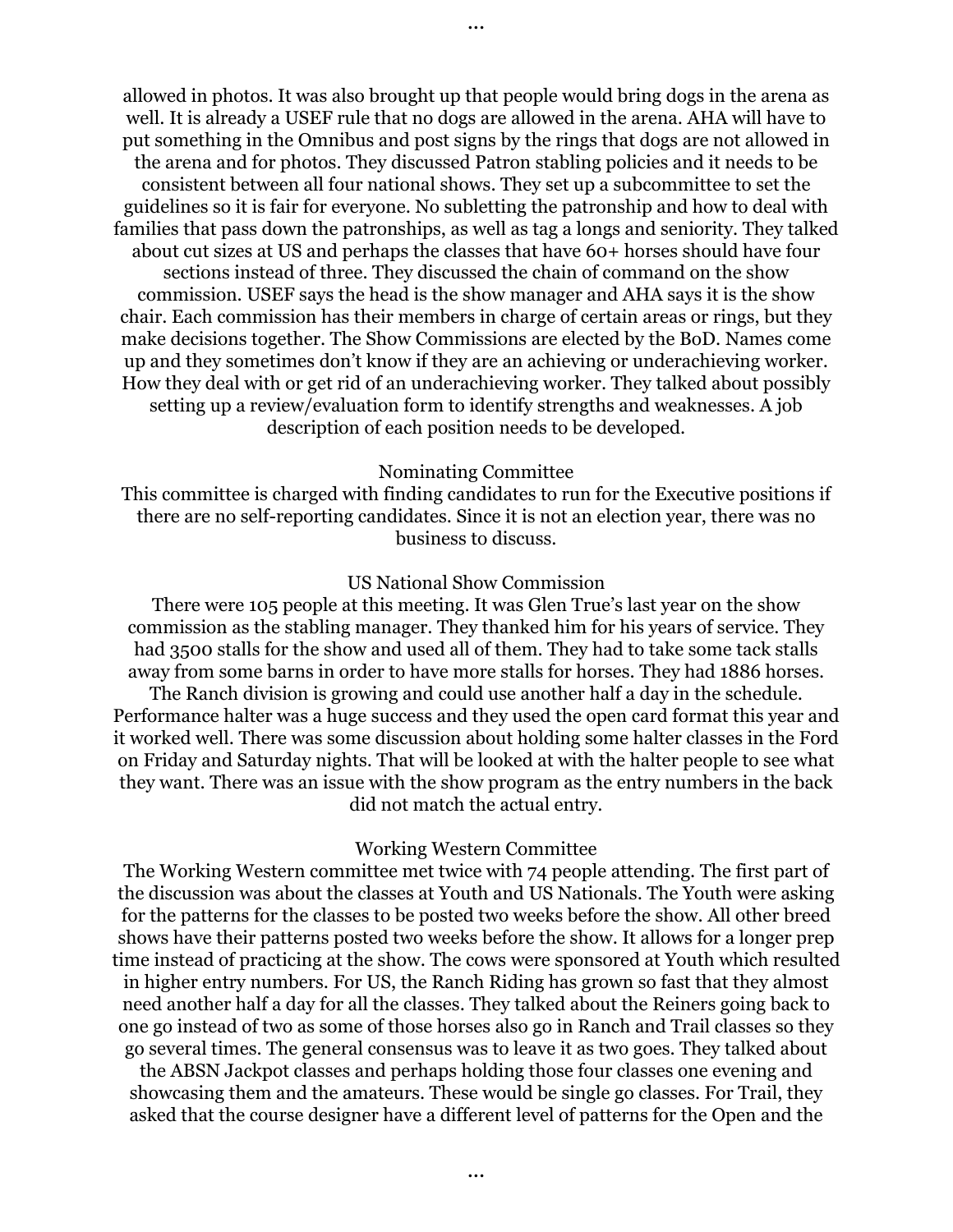Derby. The Derby is for greener horses and the open pattern was a bit too tough for them. They will approach the US show commission about some scheduling changes."

...

Karen Caughell Aurora Delegate

### "AHA 2021 Convention Report

Thank you for allowing me to attend as an Aurora delegate. The opportunity to be a part of the convention is always a great learning platform. The AHA virtual experience definitely takes on a life of its own. Within the comfort of my own home office, I listened to more horse talk than I have heard in my entire horse training career.

For those of you who have not been able to attend a convention I can offer an explanation to what it entails. AHA has an approximate membership of 18,000. These avid members and enthusiasts participate in a number of committees, commissions and panels. Here is a list of the 45 groups organized to aid in delivering the mission statement of AHA.

# Mission Statement

To promote:

- growth in the interest in, and demand for the Arabian, Half-Arabian and Anglo-Arabian horse**;**
- preservation of the integrity of the breed;
- increased participation in activities involving the Arabian, Half-Arabian and Anglo-Arabian horse;
- recognition by the equine industry and general public about the value and attributes of the Arabian, Half-Arabian and Anglo-Arabian horse; and
- ensure that services and benefits are valuable and convenient for AHA members.

### COMMITTEES:

| <b>Professional Horsemen</b> | Competition/Advisory               |
|------------------------------|------------------------------------|
| <b>Working Western</b>       | Amateur                            |
| Membership                   | <b>USEF Arabian Division</b>       |
| Judges & Stewards Selection  | Equine Stress/Research & Education |
| <b>Bylaws</b>                | <b>Sport Horse</b>                 |
| Judges & Stewards Steering   | <b>Budget &amp; Finance</b>        |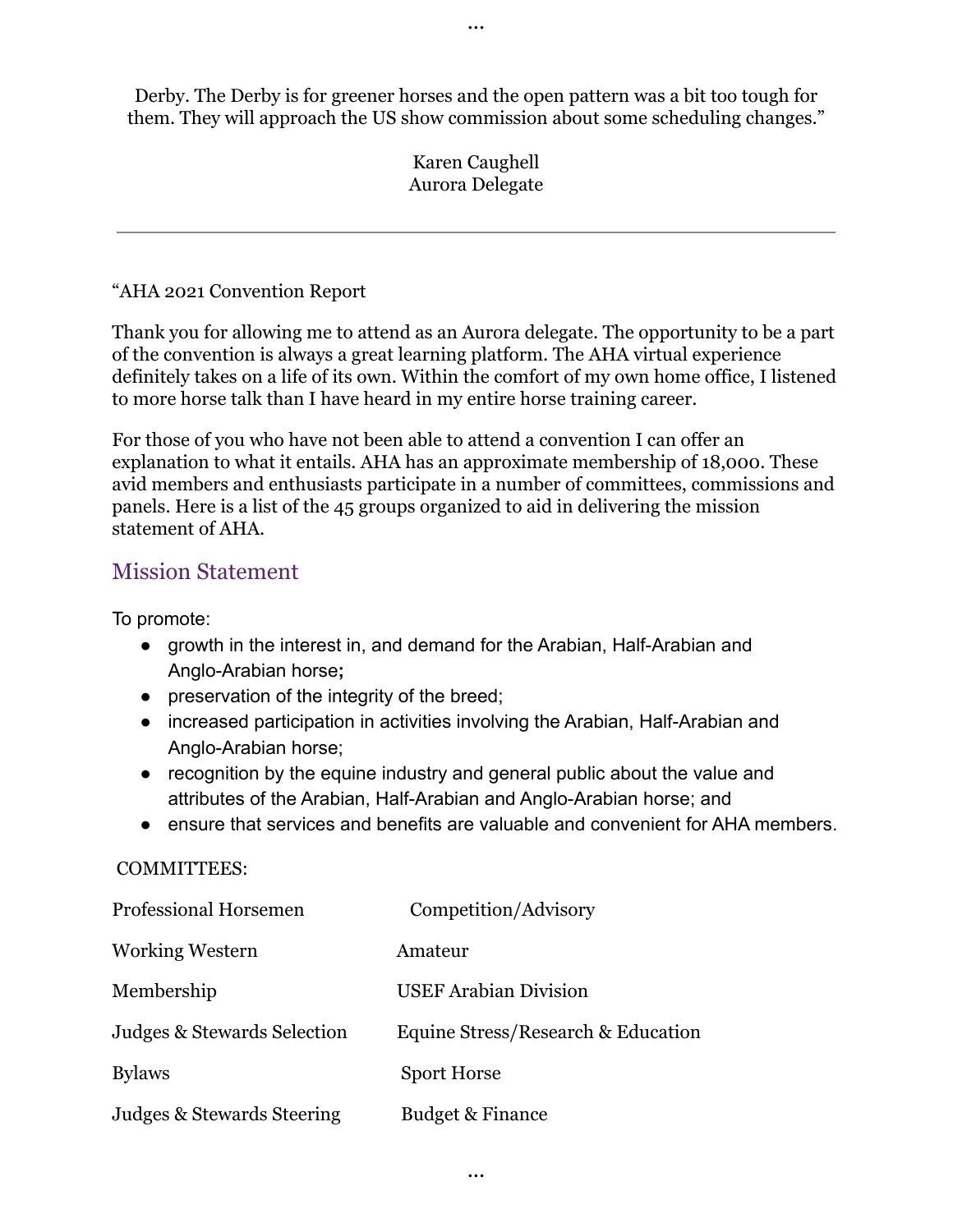| Nominating                       | Racing                              |
|----------------------------------|-------------------------------------|
| <b>Breeding In Hand</b>          | <b>Distance Riding</b>              |
| Hunter/Jumper                    | Eventing & Driving                  |
| Awards                           | Dressage/Western Dressage           |
| Local Level Involvement          | Youth                               |
| Resolution 5-90                  | <b>Internal Audit</b>               |
| Equitation/Showmanship           | <b>Annual Convention Planning</b>   |
| <b>COMMISSIONS:</b>              |                                     |
| Agenda & Resolutions             | Market Development & Promotion      |
| Education/Evaluation             | <b>US National Show</b>             |
| <b>Sport Horse National Show</b> | <b>Canadian National Show</b>       |
| <b>Youth National Show</b>       | <b>AHA Nationals Distance</b>       |
| <b>AHA Futurity</b>              | <b>Arabian Breeders Sweepstakes</b> |
| Registration                     |                                     |

...

#### OTHERS:

| <b>National Shows Directorate</b> | <b>Purebred Arabian Trust</b>        |
|-----------------------------------|--------------------------------------|
| <b>Arabian Horse Foundation</b>   | <b>Commissioner's Review Panel</b>   |
| Probable Cause Panel              | <b>Ethical Practice Review Board</b> |
| <b>Emergency Response Team</b>    | <b>Arabian Breeders Trustees</b>     |

Each group listed above has a chairperson, vice chair, and secretary. Many of the committee members have signed up prior to convention registration. Delegates if not already involved can sign up at time of enrollment. The core group of these committees and commissions have been working throughout the year. These are the volunteer members that are helping us to achieve our goals with our Arabian horse. As delegates or guests, we can participate in the meetings held throughout the week. This is where the brainstorming from the year comes to a head and decisions are possibly made.

I had signed up for the Professional Horsemen, Equitation/Showmanship, Equine Stress/Research and Education, and the Working Western Committees. A strict schedule was adhered to throughout the week which allowed me to sit in on other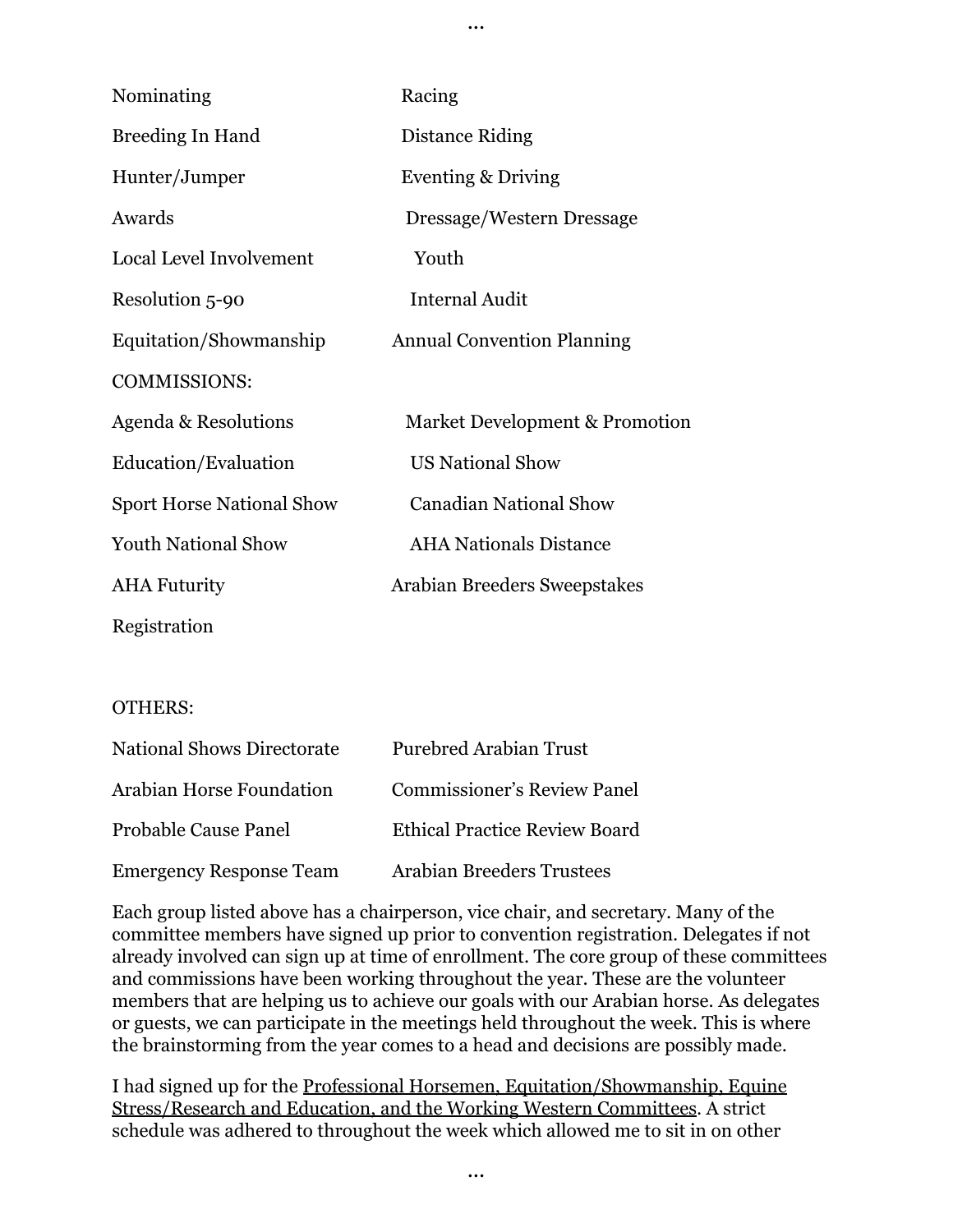interesting group meetings. A Region 17 caucus meeting on Thursday evening brought delegates from other clubs within Western Canada together. We had an opportunity to collaborate and share our experiences with one another.

This past Monday, November 15, 2021 at 9:00am I had coffee with the Professional Horsemen Committee and 100 other meeting participants. Jim Hitt chaired the meeting for Chris Culbreth addressing four of the initial 16 resolutions. The PHC talked about show horses on the local scene and the National level. There was discussion regarding shoeing, judging and safety of the Arabian horses.

From there I attended the Education/Evaluation commission meeting where they discussed several of the resolutions. Even though I was not a committee member I can attend and listen into the open session portion. Resolution conversation revolved around the shoeing and "to burgundy or not to burgundy" with the hunt coat in our hunter pleasure classes. The EEC is moving forward with Judges School and Seminar beginning December 2-5, 2021. A portion of the school will be on site in Scottsdale Arizona and Judges interviews will be virtual. Details are on the AHA website.

The working western division has definite hotbeds within the US and Canada but overall is growing rapidly. Therefore, the Working Western committee is hopping. Discussion on assigned resolutions were mostly housekeeping or verbiage related. However, there is a difference of opinion in having the 10 & under class enter at the walk versus management deciding if their exhibitors are capable of entering at the jog/trot. WW committee and guests' lot of discussion re the number of go rounds for the reiners. The question out there is to run concurrent classes or individually. They have added ABS reiner jackpots at US Nationals and therefore increasing the classes and go rounds for patterning horses. My quick notes state they were thrilled to have a Ranch Horse Championship show this year. The one-hour time allotment did not meet the needs for the WW committee and they definitely had to continue discussions into a scheduled Friday slot.

The Equitation/Showmanship committee is talking patterns also. They want to see pattern selection appropriate to the level of exhibitors. There are some new penalties for hitting a cone in showmanship coming into play. Score cards for halter showmanship are being taught in the judges school. AHA is encouraging judges to use the scorecard and become familiar with it. Exhibitors are excited to see them but this time it will not be mandatory that they be posted. This group wants all 10 and under classes to enter at the walk. First year for Adult Hunt Seat Equitation at US Nationals. And stay tuned there will be mandatory patterns at this level. The Equitation committee reminds everyone there are equitation manuals for each seat that are available to AHA members. Check the website resources. These are great learning tools for our riders.

Competition and Advisory people talked about how to bring fun into shows. Show management groups are encouraged to minimize 1-3 horse classes and to "customize their shows." No need to offer ALL age groups. The qualification rules have been accepted by the majority of people. Your 2021 shows will count for 2022. Regional Top 5 placings qualify you for Nationals. A 1<sup>st</sup> to  $6<sup>th</sup>$  in 2021 will qualify for one show but no participation records were kept in the transition year. The use of a 1-6 placing will count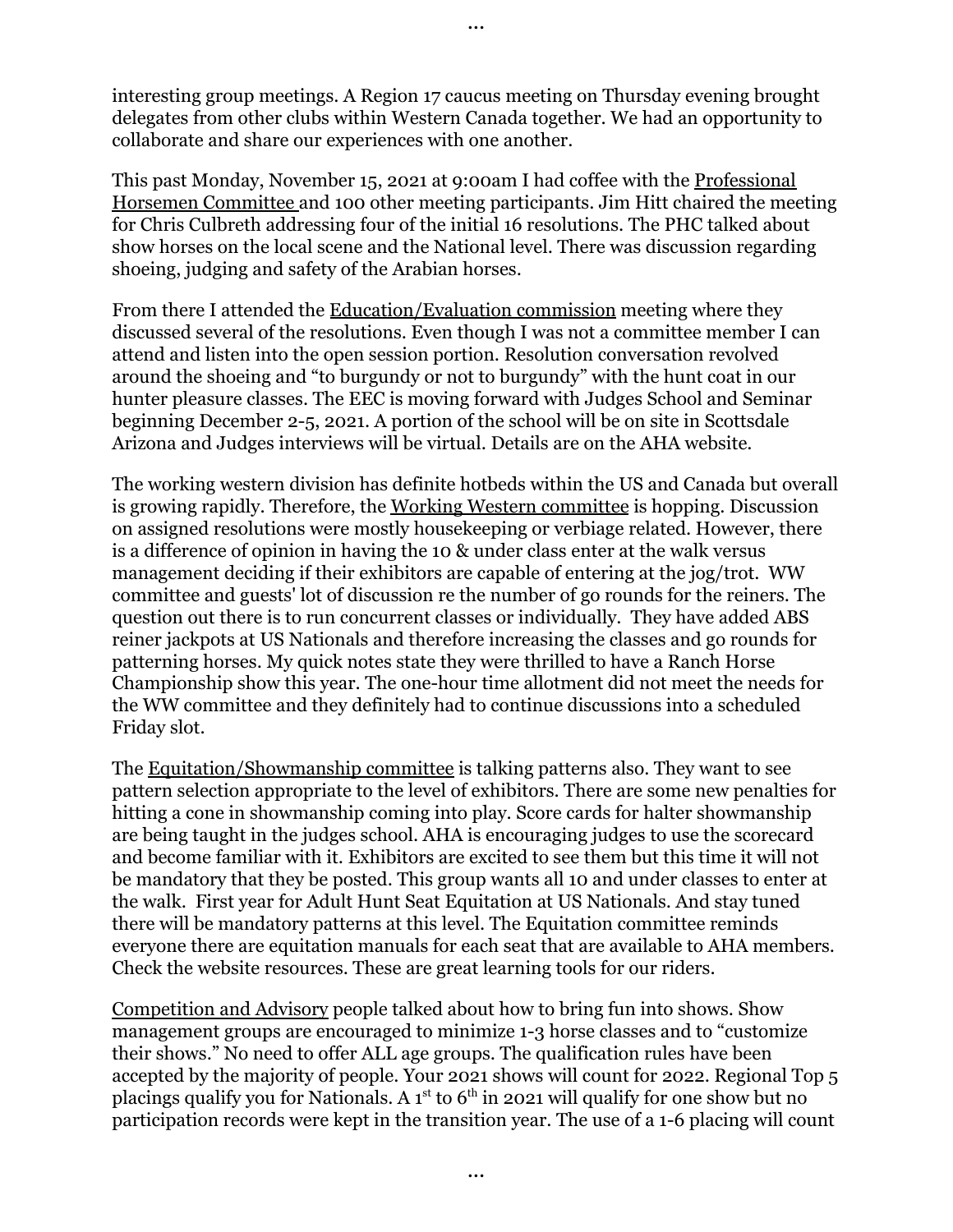for 2022 qualification but not if you simply participated in the 2021 class. Please note it is no longer necessary to qualify for a specific Region. In 2022 do remember it is show participation not class participation.

The **Amateur committee** played a big part in the qualification changes. They worked very hard along with Competition and Advisory to meet wishes of membership and make all workable. Lisa Blackstone AHA Vice President is also a liaison with USEF. She had a presentation which I may cross over in time with Equine Canada. Please see the following document:

## **4 RULE CHANGE PROPOSALS TO THE USEF AMATEUR RULE**

The first *three* proposals deal with what amateurs can do for *remuneration*.

## **Rule Change Proposal #1. Barn Duties:**

Amateurs have always been allowed to do chores such as grooming, bathing, clipping, braiding, etc. In the past they were prohibited from lunging. This rule change permits them to lunge horses as well. That is the only change to the existing rule.

## **Rule Change Proposal #2. Teaching Beginner Lessons:**

This rule change will allow amateurs to teach basic riding lessons to rank beginners. These lessons are for people who do not know how to ride at all, hoping to introduce horseback riding to a broader audience and grow our sport. It was more controversial with the Hunter/Jumper population, but very popular with the Breeds. Because of that, there will be a "carve out" for those affiliates who *want* to permit this from those who do not. We added some "teeth" to better enforce the new rule:

a. The amateur must register with USEF before they start

b. They can't exceed 20 hours per week teaching

c. They must be under the supervision of a USEF professional

d. They can't teach lessons at competitions

e. Student must be a beginner who has never shown at any level of competition whatsoever (USEF or otherwise)

f. The amateur-teacher must keep a detailed log of their lessons

g. This log must be reviewed and signed off by the professional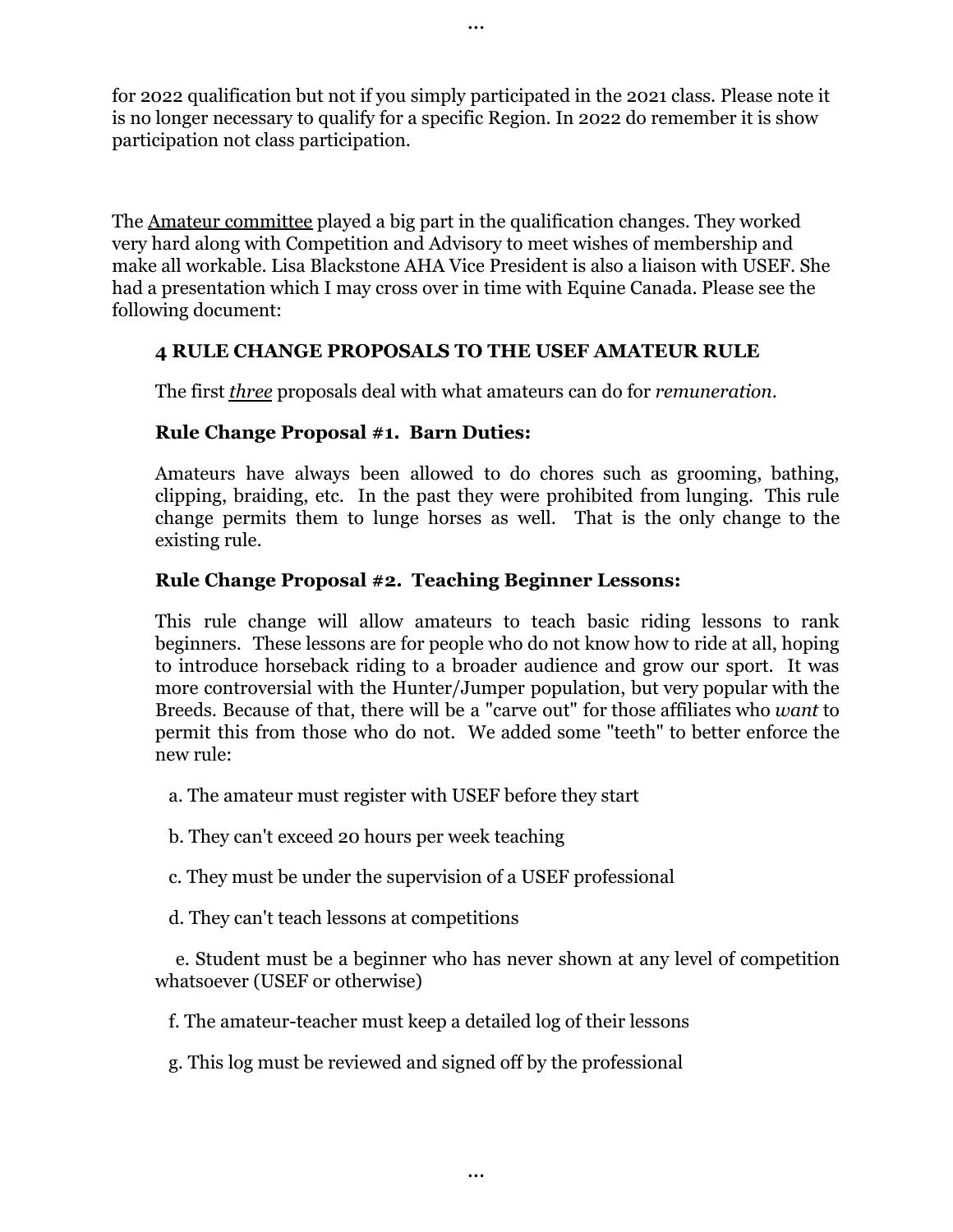h. Both the amateur and the professional are responsible for compliance

i. USEF may request proof of the lesson log and if either fail to comply, that's a violation of the rule and both are subject to penalties.

...

## **Rule Change Proposal #3. Social Media Conduct:**

Brand Ambassadors and Social Influencers are permitted to earn money by engaging in these activities. But amateurs cannot be Sponsored Athletes. (There are specific definitions of these terms that I can share if needed.)

## **Rule Change Proposal #4. Reapplying For Amateur Status:**

This rule will allow people 25 and under to reapply for their amateur status with only a three-month waiting period. The intent is to keep our young adults in the saddle and not penalize them too harshly if they simply make a mistake in their decision to become a professional. However, this is available ONE TIME only. After that, the individual would need to wait one-year after ceasing professional activities to reapply, as is currently the case for everyone.

These rules will be voted on by the USEF Board in the very near future. If passed, they will be in effect for the 2022 competition year.

The Youth National Show Commission is very happy with 1425 horses attending in 2021. Bringing adults into their show for Midsummer has doubled their horse count from 707 in 2018. The plan to continue with this venue is a definite yes. The question is will it have a National designation or will it be a Championship show? This is to be determined at the AHA Board meeting December 13, 2021.

The Canadian National Show Commission meeting was chaired by Gerald MacDonald. The show is scheduled for August 14-20, 2022 in Brandon, Manitoba. International travelers will have to comply with border crossing rules. There will be strong competition with other shows running in and around the traditional Canadian dates. The Commission is willing to work at offering the classes that draw the people to their show. They are confident in the facility and believe that the Canadian Nationals will be a great venue.

Arabian Horse Foundation reported a successful year with giving scholarships to young people for secondary education. They have also been progressive in assistance to research for equine wellness. Information re scholarships and funding at: www.arabianhorrsefoundation.org

Thursday morning the Equine Stress and Education group was steer headed by Lori Conway. Conversation on the shoeing rules were lively and it was decided to take the upcoming 2022 year and do a revision of the rule. They are looking towards shoeing horses according to discipline. Rules for overweight and length will probably remain but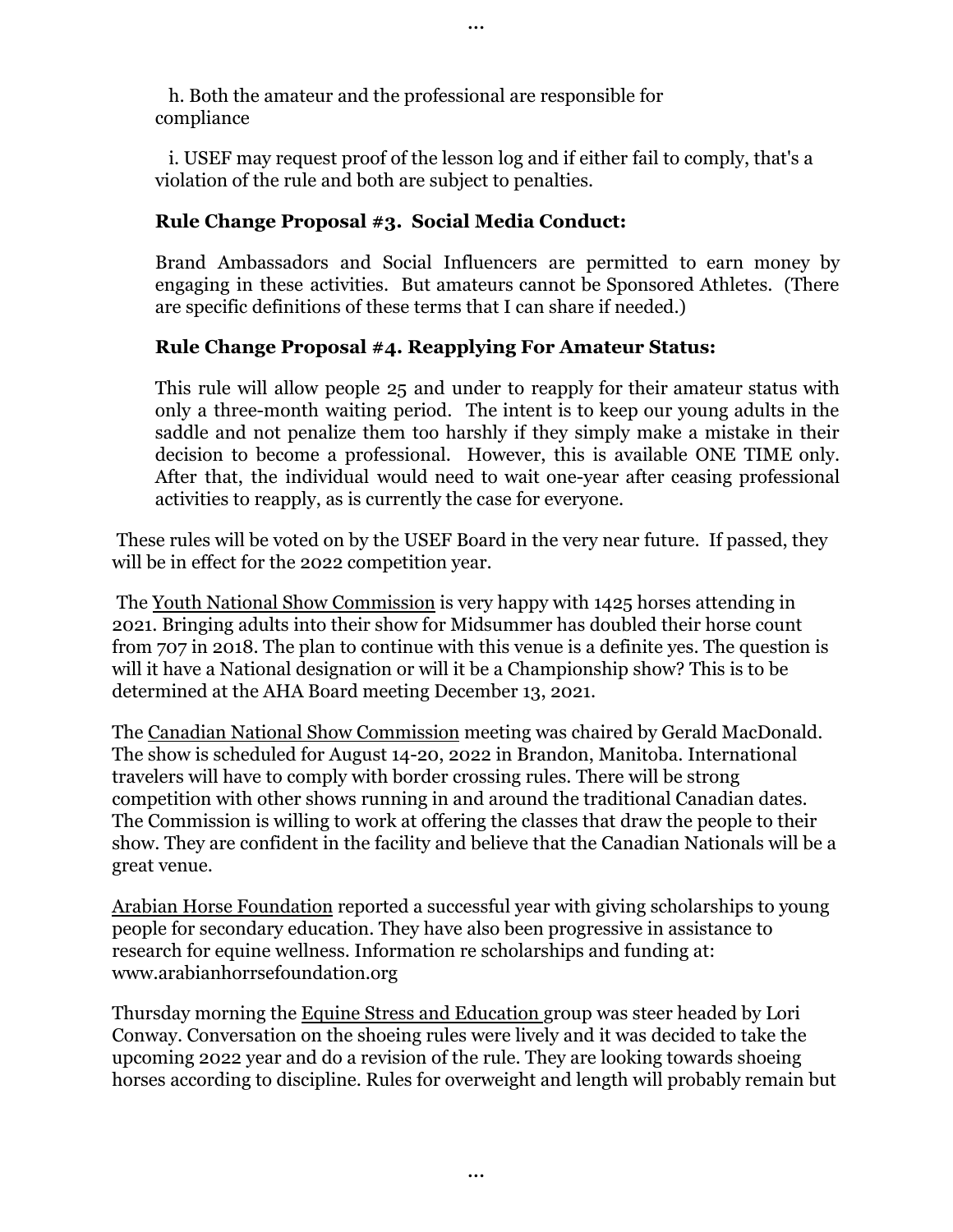pad configuration and lead weights may become an option. They will study and have a new shoeing resolution by convention 2022.

Judges & Stewards Steering Committee spoke highly of the value show. We are not seeing a lot of Academy or Value shows in Canada at this time. They appear to run on lighter budgets and offer similar classes and if small enough do not require a show steward. Great practice and fun for all.

The Nominating Committee is responsible for making sure there are people to take on the positions required in the above listed groups as well as executive positions. Creating a succession plan if you will, assuring the roles and duties are handed along.

Each of the meeting blocks were easily an hour and most committees used all of their time.

AHA President Deborah Johnston delivered an amazing speech for the opening of the general session Saturday morning. She spoke of the year in quarters, starting early on with new committees and the onboarding of new delegates. She commended the staff for surviving two malware attacks and living through the restrictions of covid. President Johnston assured us that no files or documents were lost and service continued to customers and members as per usual even though the computer systems were severely compromised.

The second quarter saw excitement in the many Discovery Farms that became active. A simple, free program that anyone can sign up to. A Discovery Farm will put you on a map as one of the 'go to places' to visit, an Arabian horse. Currently they have over 200 farms listed.

Along with some good news came some bad news. The Purebred Arabian Trust wants all income from the Purebred Arabian Registry. Currently AHA pays PAT for each registered horse since they merged the Registries in 2002. Earlier this year the courts had ruled in favor of AHA maintaining the Registry. It was in the second quarter that PAT decided to sue AHA once again. This trial date is now set for December of 2022.

Third quarter for President Johnston the qualification conversations were lively. Effort to communicate better with membership and be more transparent in decisions. AHA increased the number of meetings, podcasts and offered virtual town hall sessions where people could speak out. A move to sell the AHA building, start the process of updating the antiquated computer system was put into motion.

In the third quarter of this year, it is confirmed that Canadian Nationals 2022 will proceed. Youth/Midsummer National Show and the Ranch Horse Championship were on record as lucrative events. The Distance riding Nationals with combined breeds offered rides that were 25, 50 and 100 miles long.

And finally, the fourth quarter which has not come to close but included success at Sport Horse and US Nationals. Plans for the Judges school and seminar beginning in December are well under way.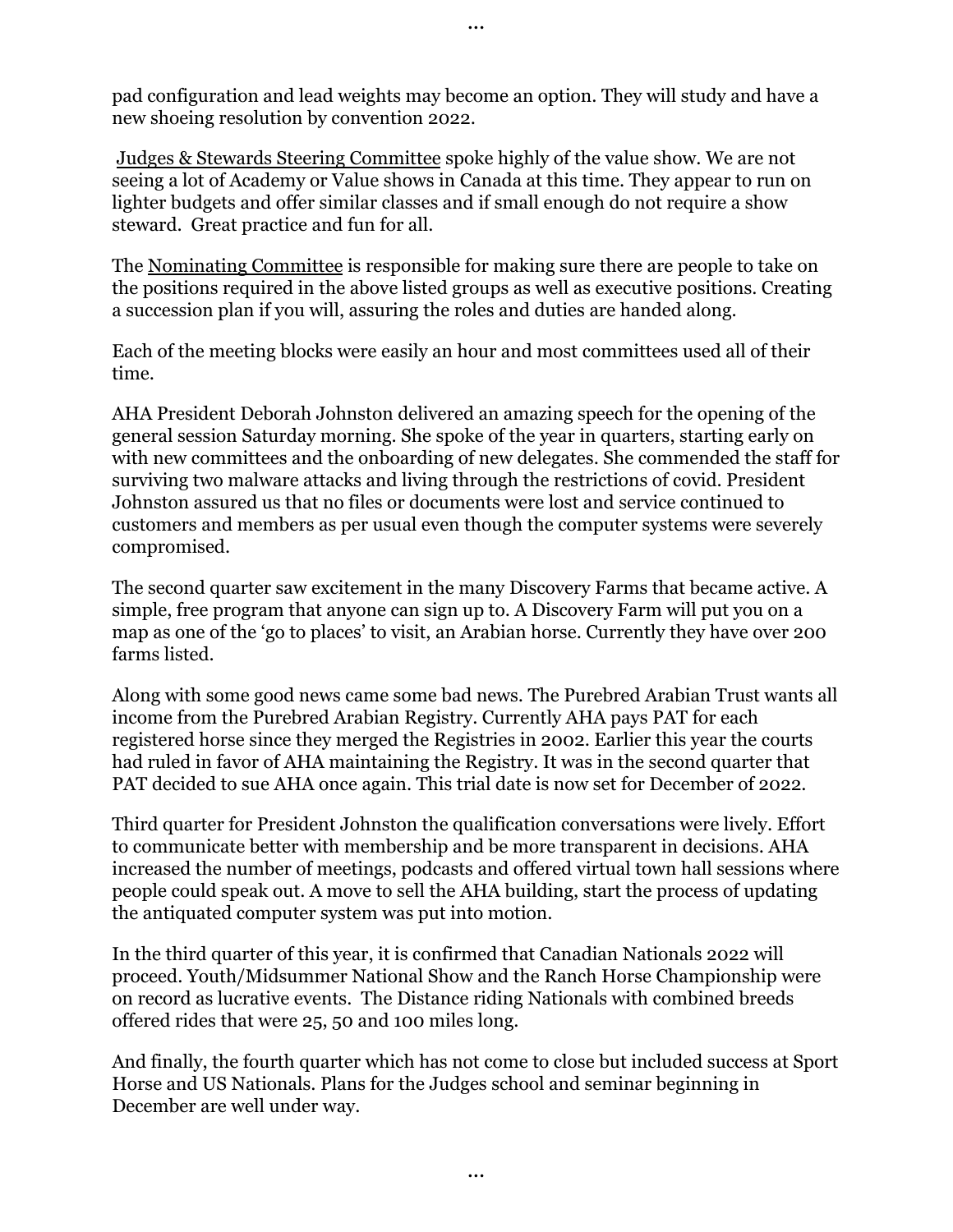The general session saw the majority of the resolutions pass by consent. See the website for amended versions of resolutions. Resolution 2-21 and 16-21 were withdrawn. Next year's convention Myrtle Beach, North Carolina Nov 9-12, 2022.Convention 2023 will be virtual and Convention 2024 is to be held in Reno, Nevada.

A few other notable comments:

I would like to congratulate Mary Jane Brown on her appointment as Show Commissioner. Several special presentations for the volunteers were made at the Friday evening Award Ceremony. Our own Rob Calnan presented Karen Caughell and Emma Dybka with Region 17 volunteer awards. Congratulations to both of these hard-working ladies. There were four Regional Directors terms that had been completed. Rob Calnan was recognized as one of them. The incoming Directors were acknowledged as well. I would like to thank Rob for his dedication to Region 17. I look forward to representing our Regional membership at future AHA events.

The entire virtual Convention was very informative. I did miss the camaraderie with fellow horsemen and just being with friends overall. Home is a wonderful place to have coffee but by the  $6<sup>th</sup>$  day I needed a substitute stimulus.

The AHA staff did an amazing job. These people work very hard at servicing their membership. The number of people it takes to make our world go round is unbelievable. I am proud to call myself one of them. If ever the opportunity arises that you can spend one day at the convention, I highly recommend it even if it is in your own office."

Aurora Delegate

Carla Jackson

# **FEBRUARY CONTEST ANNOUNCEMENT!**

Starting February 1st, we will accept photo submissions for our February contest via Facebook messenger or by email @ [auroraarabian@gmail.com](mailto:auroraarabian@gmail.com) until Monday February 14th. Voting for board members and then our club members will happen during the week of the 14th and 21st. Winners will be announced on February 28th!

# **February Theme: Ponies in the Snow**

*We encourage photos to be high resolution quality*. *You must be a member in good standing to participate.*

We are so excited to see all of your photos and announce a winner!! (A great prize is up for grabs!)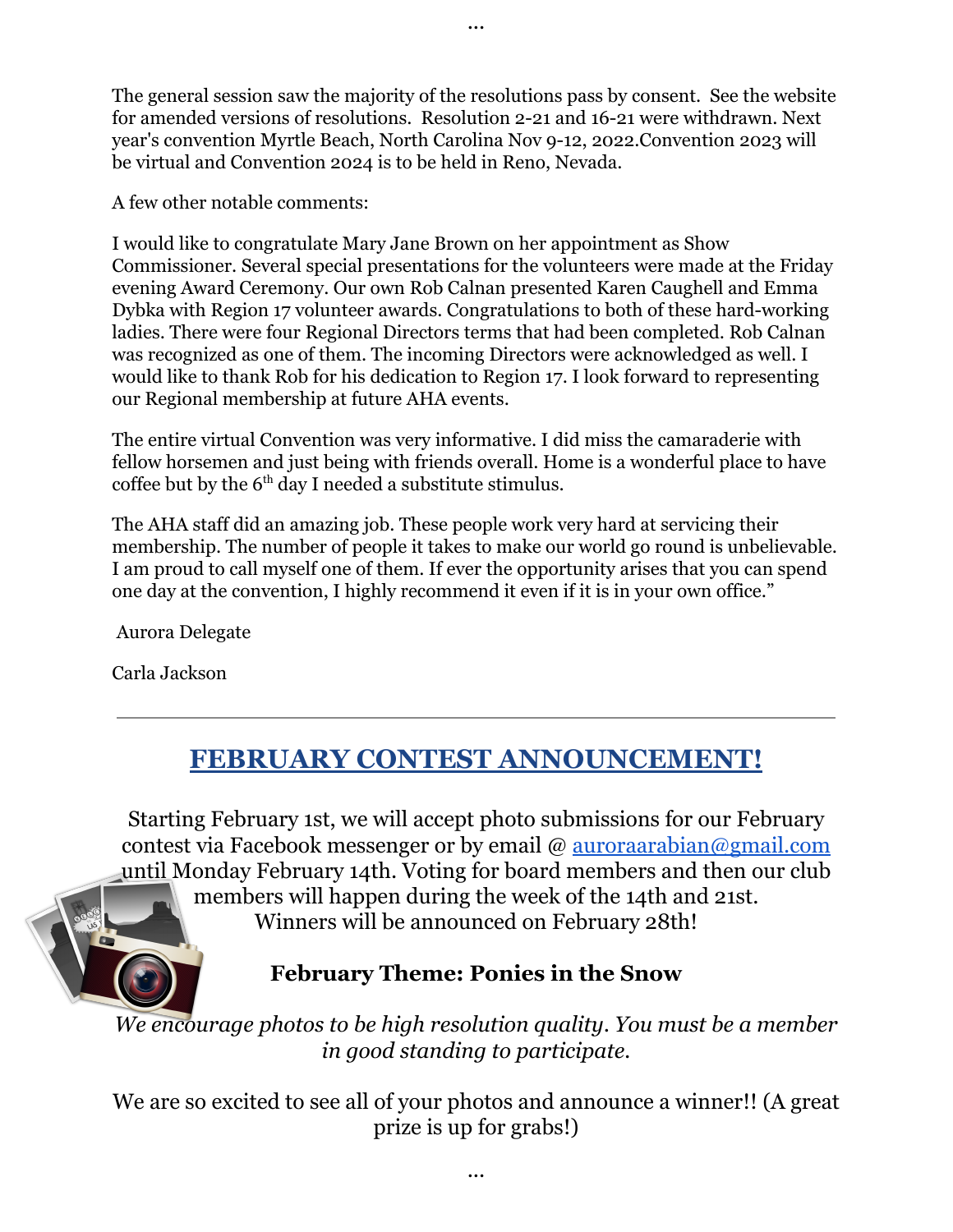# **QUALIFICATION RULES**

1. Qualification period is the previous year plus the current year up to the close of entries. (Placings in year 2021 count towards next year's qualification period – if your placing was not previously recorded, you will need to qualify in year 2022 under the participation system)

2. Compete in any qualifying AHA Recognized show in any region (which includes Concurrent, Pre-Show, Value Show).

3. An Amateur must qualify the horse to participate in an Amateur or Amateur Owner class.

4. Compete in a recognized section, i.e., HA/AA Western Pleasure, Arabian Country English Pleasure, Arabian Hunter Pleasure, etc.

5. Compete in any recognized class within that section (Note: for Dressage, each level is considered its own section).

6. Participating in that one recognized class in that section now qualifies you to compete in as many classes within that section at any one Regional

Championship Show of your choice. a. Example: Participate at a qualifying show in HA/AA Western Pleasure ATR qualifies for any and as many classes in HA/AA Western Pleasure as long as you meet the definition for an Amateur, Amateur Owner, Leveling, Jr. Horse, etc. The qualification could have been earned in Region 8 but was used for the Region 6 Championship Show.

7. Participate at two (2) AHA Qualifying Shows and compete at any and as many Regional Championships in that section.

8. Equitation is based on the rider and the rider must participate in their qualifying section.

A. Youth - National Championship Show, a rider must win:

1. A Medal, in a class of three or more entries; or

2. obtain participation qualifications in AHA Medal classes (see current chart); or

3. a Top Five or better from corresponding classes in Regional Championship Shows, East Coast Championship or Pacific Slope Championship, or a Top Six or better from corresponding classes in Eastern or Western Canadian Breeders Championship Classes.

B. Adult - National Championship Show, a rider must win:

1. obtain participation qualifications in classes requiring a pattern; or

2. a Top Five or better from corresponding classes in Regional Championship Shows, East Coast Championship or Pacific Slope Championship, or a Top Six or better from corresponding classes in Eastern or Western Canadian Breeders Championship Classes.

...

9. Participation can also be used to qualify in Specialty classes and can be obtained through Open Shows (and placings for Working Western/Dressage/Western Dressage).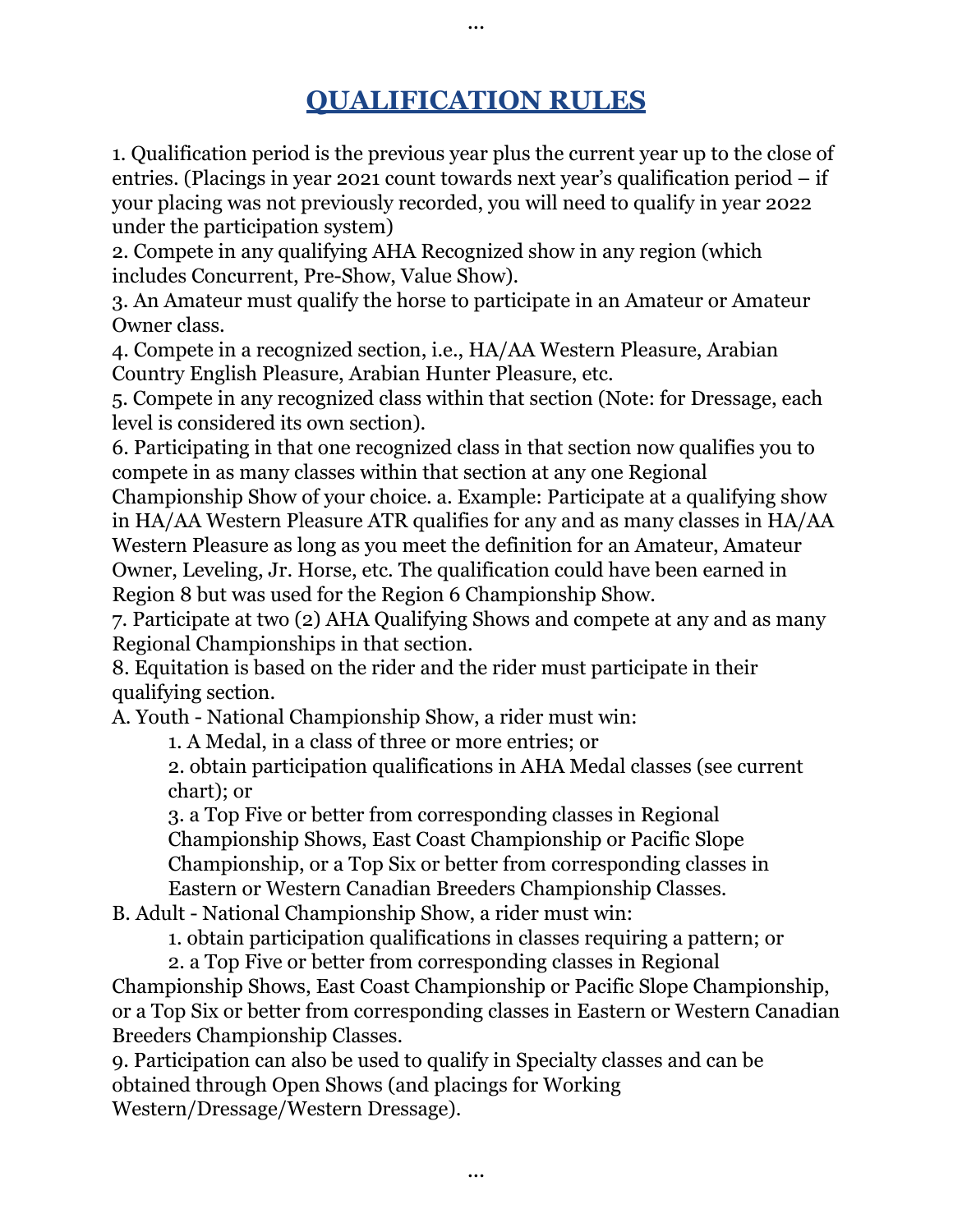10. A National Show Commission has the right to place restrictions on cross entry into classes.

11. The USEF/EC family definition and two distinct non-family owner definitions must be adhered to.

12. East Coast and Pacific Slope (Top Five), Eastern and Western Canadian Breeders (Top Six) all count as Regional Placings.

13. Participation definition:

a. In a class where horses compete together, participating means a horse/rider/driver/handler must have been entered, shown, and judged (perform at all required gaits both ways of the ring and remain in the ring until excused by the judge). In other words, finishing the class.

b. In a class where horses compete individually, participating means a horse/rider must have completed the individual requirements of the class and be eligible to receive a score.

c. Horses which are excused/disqualified/eliminated/received a "no score" are not considered "adjudicated".

# **Category I - Main Ring**

## **Regional Qualifications:**

Participate in one AHA Qualifying Show in order to compete at one Regional Championship of your choice Participate at two AHA Qualifying Shows in order to compete at any and as many Regional Championships

## **National Qualifications:**

Regional Top 5 or better or Participate in three AHA Approved Shows (one of which may be a participation from a Regional Championship)

## **Category II – Main Ring Exceptions/Sport Horse/Working Western (cannot receive a "no score")**

...

Junior Horses (unless affected by another category below) Pleasure Driving Country Pleasure Driving Park Horse Walk Trot - 10 and Under/11 & Over (Pleasure, Equitation and other) Sport Horse In-Hand Sport Horse Under Saddle Sport Horse Show Hack Reining Trail Reined Cow Horse Limited Reined Cow Horse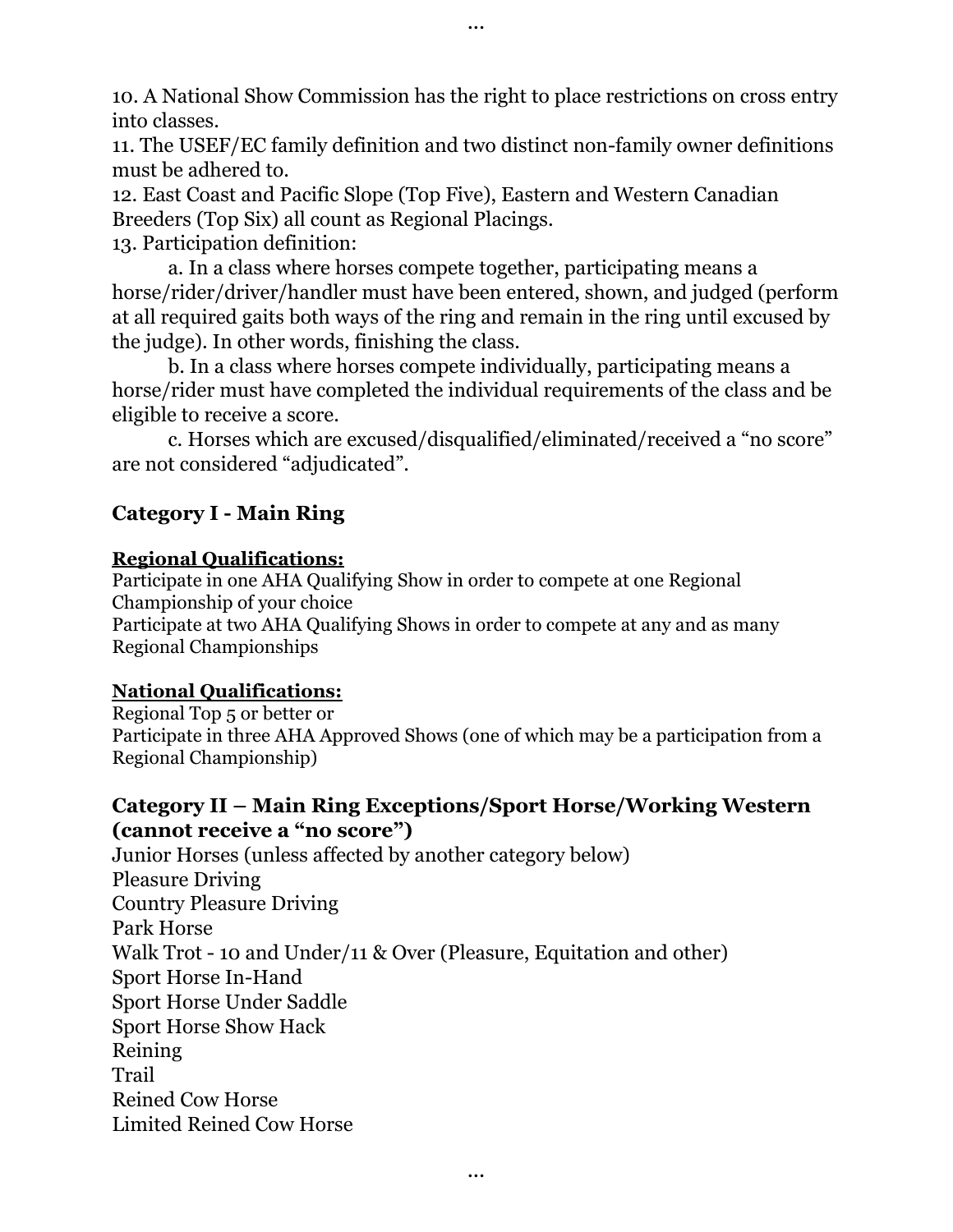Working Cow Horse Herd Work **Cutting** Ranch Riding Ranch Reining Ranch Trail Ranch Working Cow Ranch Horse Cow Work Versatility Ranch Riding Ranch Cutting Ranch Rail Ranch Horse Conformation

\*\*See Category IV for Youth cattle classes\*\*

# **Regional Qualifications:**

Participate at one AHA Qualifying Show Or "Open Qualifying Show" (for Working Western) in order to compete at any and as many Regional Championships

# **National Qualifications:**

Regional Top 5 or better or Participate at two AHA Approved Shows or "Open Qualifying Show" (for working western) (one of which may be a participation from a Regional Championship)

## **Category III – Program Enrollment**

ABS Yearling Classes (Arabian Filly/Colt/Gelding & HA/AA Filly/Gelding) – Breeding Entry only and received a Top 10 from Regional ABS Yearling class ABS Sport Horse Yearling Classes – Breeding Entry only ABS Canadian Yearling Classes – Breeding Entry only ABS AAOTR Jackpots (Arabian and HA/AA Western Pl, County Pl, Hunter Pl, English Pl, Reining) – Breeding or Original Entry ABS AAO Performance Halter – Breeding Entry or Original Entry – must be adjudicated at Nationals in a Performance Class ABS Sport Horse Under Saddle AO Jackpot – Breeding or Original Entry ABS Dressage Prospect Incentive – Breeding or Original Entry ABS Green Working Hunter Derby – Breeding or Original Entry Performance Futurity/Maturity/Derby – program enrollment Breeding/In-Hand Futurity – program enrollment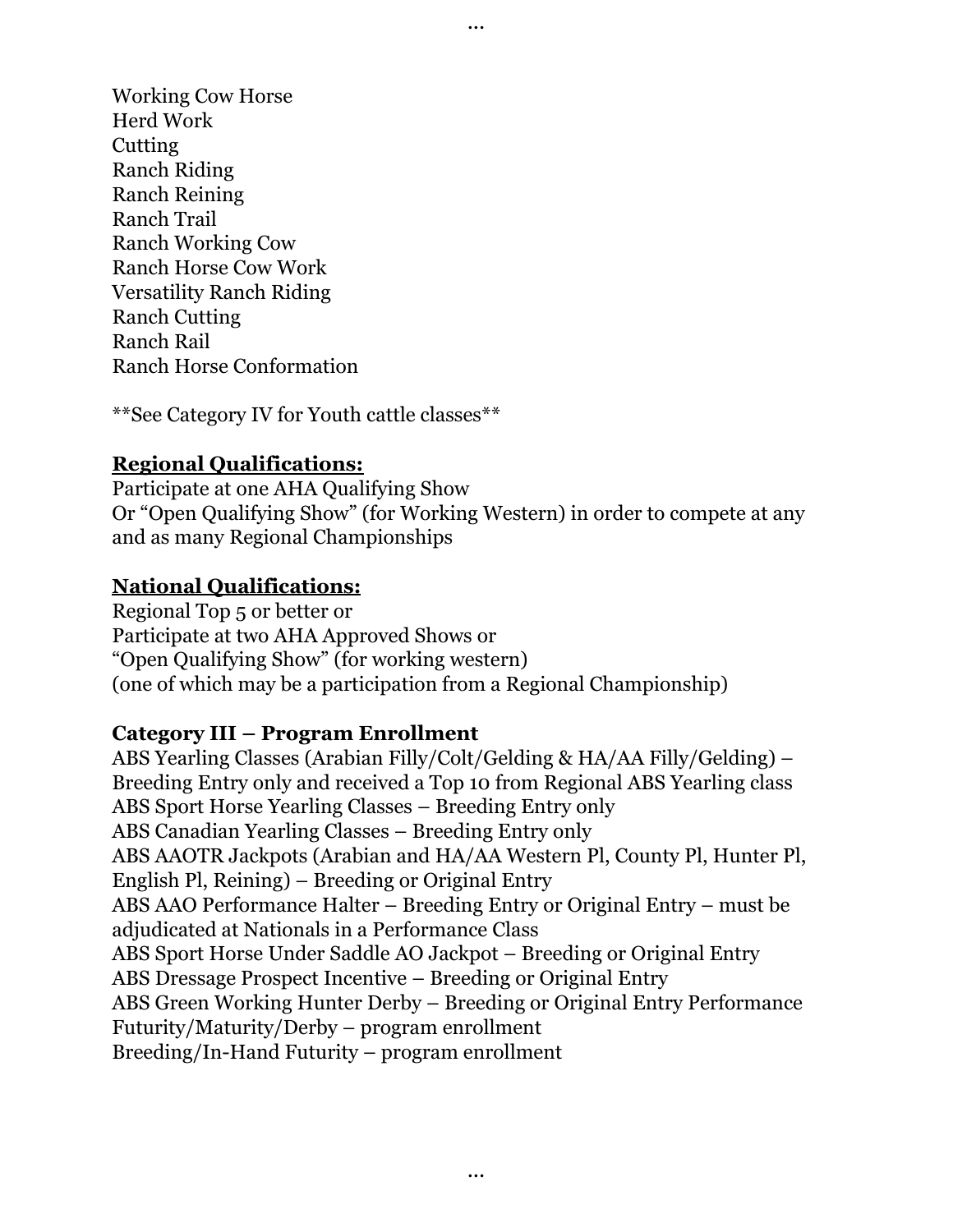# **Category IV - Other**

Youth Herd Work Youth Reined Cow Horse and Limited Reined Cow Horse Carriage Driving (all) Working Hunter Hunter Seat Equitation Over Fences Hunter Hack (all) Jumpers Green Working Hunter Dressage Seat Equitation

## **Regional and Nationals - No Qualifications - (same as it was 2020 and prior)**

...

**Category V – DRESSAGE/WESTERN DRESSAGE** - **Horse/Rider must not be eliminated**

## **Regional Qualifications**:

Participate at one AHA Qualifying Show or "Open Qualifying Show" in order to compete at any and as many Regional Championships

## **National Qualifications:**

Regional Top 5 or better or Participate at two AHA Approved Shows or "Open Qualifying Shows" (one of which may be a participation from a Regional Championship)

*Freestyle – Must have a Minimum Score of 63% in Fourth Level and below, and 60% for FEI Levels, in highest test in level or higher level*